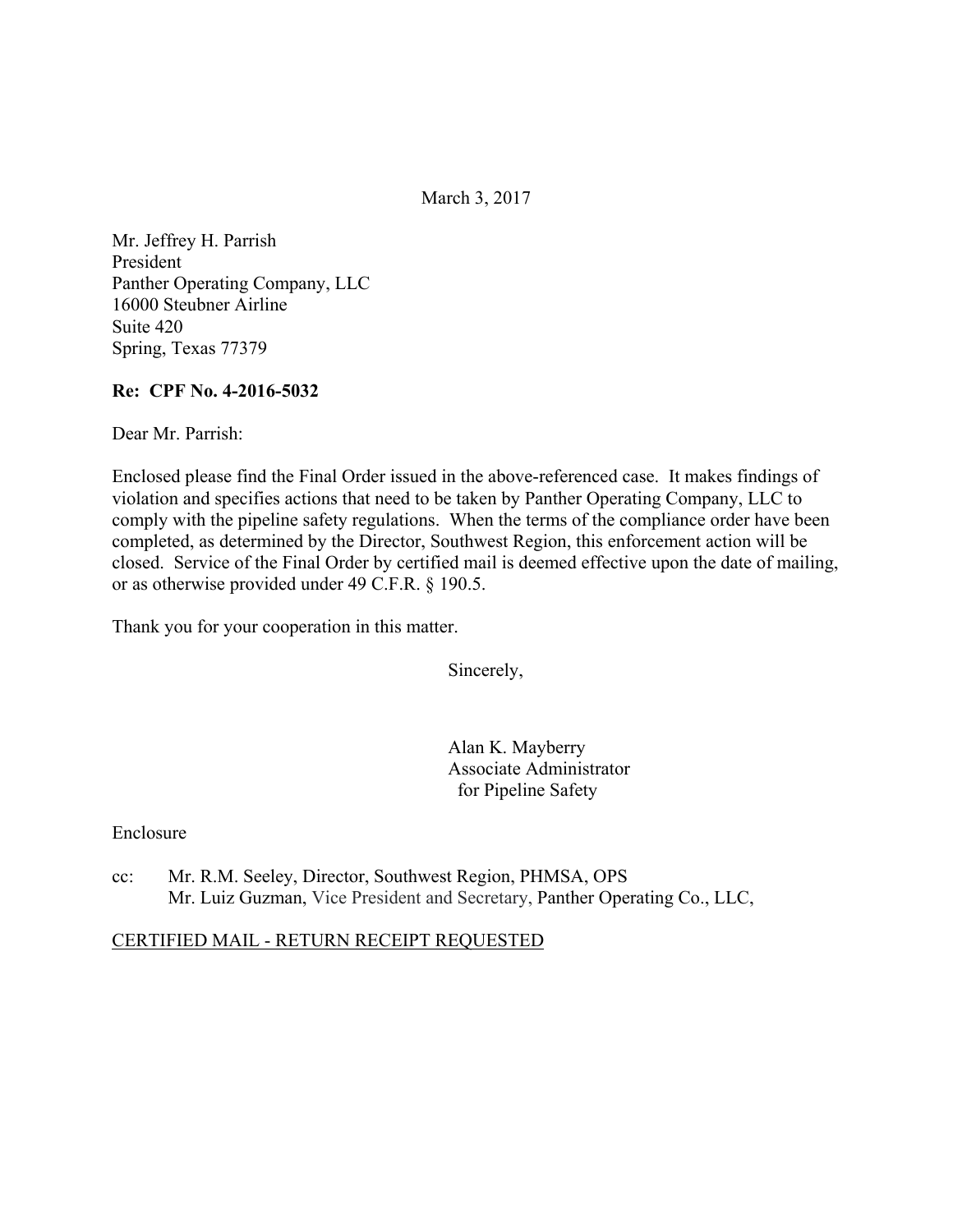#### **U.S. DEPARTMENT OF TRANSPORTATION PIPELINE AND HAZARDOUS MATERIALS SAFETY ADMINISTRATION OFFICE OF PIPELINE SAFETY WASHINGTON, D.C. 20590**

**In the Matter of )** 

Panther Operating Company, LLC,  $\qquad \qquad$  CPF No. 4-2016-5032

 $\mathcal{L}=\{1,2,3,4,5\}$  **)** 

 **)** 

 **)** 

**\_\_\_\_\_\_\_\_\_\_\_\_\_\_\_\_\_\_\_\_\_\_\_\_\_\_\_\_\_\_\_\_\_\_\_\_)** 

**Respondent. )** 

# **FINAL ORDER**

On October 27, 2014 to February 5, 2015, pursuant to 49 U.S.C. § 60117, a representative of the Pipeline and Hazardous Materials Safety Administration (PHMSA), Office of Pipeline Safety (OPS), conducted an on-site pipeline safety inspection of the facilities and records of Panther Operating Company, LLC (Panther or Respondent), in Texas City, Texas. Panther is an oil and gas pipeline contract operator with operations primarily in the Gulf of Mexico.

As a result of the inspection, the Director, Southwest Region, OPS (Director), issued to Respondent, by letter dated September 29, 2016, a Notice of Probable Violation and Proposed Compliance Order (Notice), which also included a warning pursuant to 49 C.F.R. § 190.205. In accordance with 49 C.F.R. § 190.207, the Notice proposed finding that Panther had committed various violations of 49 C.F.R. Part 195 and proposed ordering Respondent to take certain measures to correct the alleged violations. The warning item required no further action, but warned the operator to correct the probable violation or face possible enforcement action.

Panther responded to the Notice by letter dated October 24, 2016 (Response). Panther contested one of the allegations and offered additional information in response to the Notice. Respondent did not request a hearing and therefore has waived its right to one.

# **FINDINGS OF VIOLATION**

#### *Contested Item*

The Notice alleged that Respondent violated 49 C.F.R. Part 195, as follows:

**Item 4:** The Notice alleged that Respondent violated 49 C.F.R. § 195.452, which states in relevant part: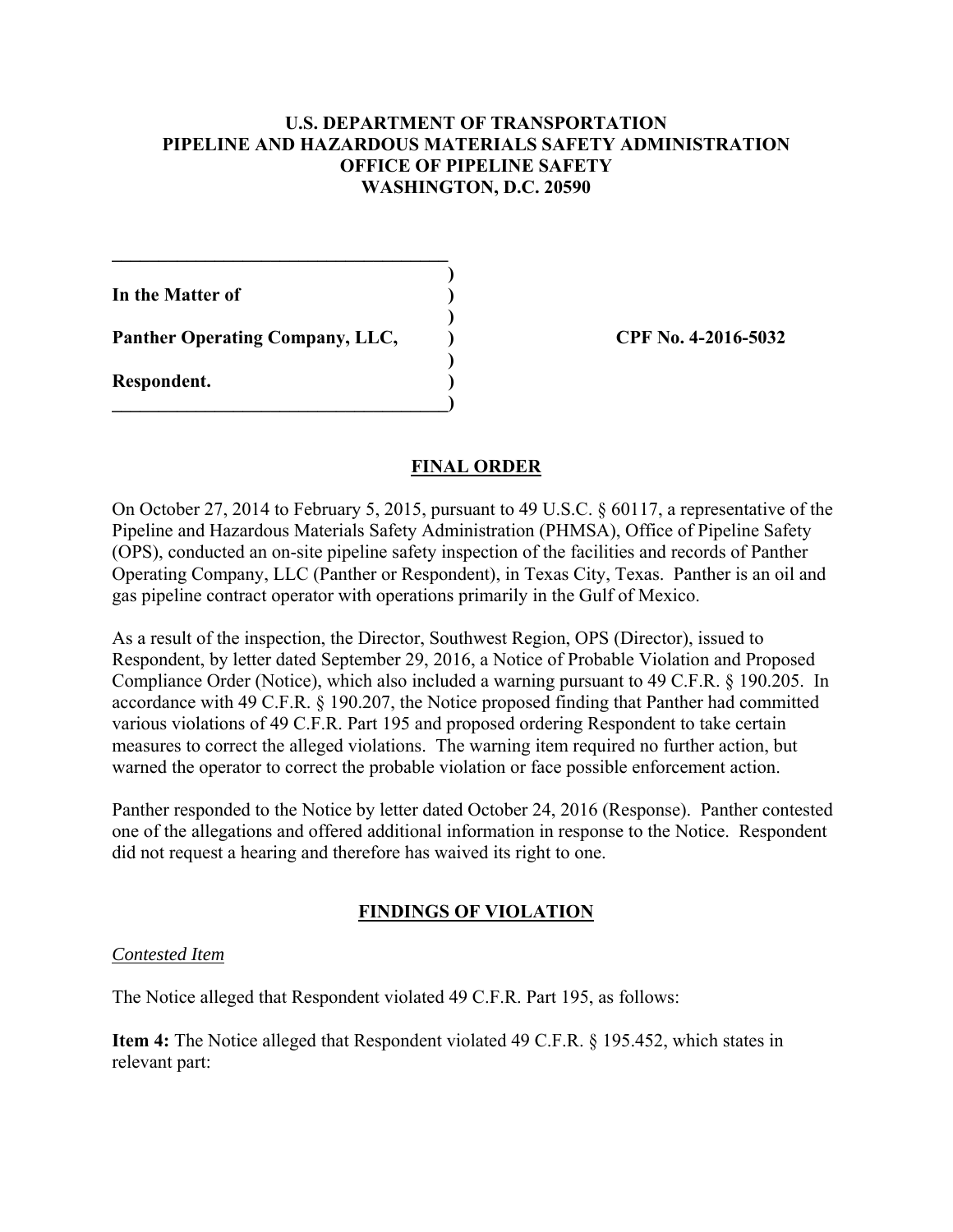### **§ 195.452 Pipeline integrity management in high consequence areas.**   $(a)$  …

 (j) *What is a continual process of evaluation and assessment to maintain a pipeline's integrity?* **—**

(1) *General.* After completing the baseline integrity assessment, an operator must continue to assess the line pipe at specified intervals and periodically evaluate the integrity of each pipeline segment that could affect a high consequence area.

The Notice alleged that Respondent violated 49 C.F.R. § 195.452(j)(1) by failing to complete the reassessment of the pipeline at the required interval. Specifically, the Notice alleged that Panther failed to properly establish an interval for reassessing the pipeline within a five-year period, not to exceed a 68-month interval.<sup>1</sup> The Texas City to High Island Platform 454 segment had its baseline assessment in 2007 and Panther had not performed another assessment as of February 2015.

In its Response, Panther stated that a successful in-line inspection (ILI) run had been completed on the pipeline in December 2007, making the next reassessment due no later than August 2013 (68 months). Panther therefore scheduled, and began, the five-year reassessment process in August 2012 by launching a sizing plate in preparation for the next ILI run. Due to technical issues and unavailable equipment from the ILI vendor, Panther encountered various delays before a successful ILI run was completed on June 9, 2015. Panther notified PHMSA of this sequence of tasks and delays by correspondence dated September 22, 2015.

Panther argued that the reassessment process had begun within the required time, and due to issues beyond Panther's control, the completed process exceeded the five-year timeframe. As the ILI run has now been completed and inspection data made available to Panther in September 2015, Respondent requested that this item be withdrawn from the Notice and Compliance Order.

OPS disagreed with Panther's assertion that because the reassessment process began with a sizing plate tool run in August 2012, a year before the August 2013 due date, that it had met the requirement of having a reassessment within the five-year interval.<sup>2</sup> OPS stated that performing a sizing plate tool run is insufficient to be considered a completed assessment. Where internal inspection is the chosen assessment method, completing a reassessment requires both a metal loss and deformation tool runs. Therefore, OPS argued that the reassessment was completed when Panther ran an ILI tool on June 9, 2015.

Operators are required to complete assessments of line pipe integrity every five years, not to exceed 68 months. Pipeline safety regulations allow for variance from the five-year interval in certain limited situations. Where an operator faces delays due to unavailable technology, it "must notify OPS 180 days before the end of the five-year (or less) interval that the operator may require a longer assessment interval, and provide an estimate of when the assessment can be

 $\overline{a}$ 

<sup>&</sup>lt;sup>1</sup> The Notice and Region Recommendation, issued Nov. 14, 2016, included an inadvertent error stating the interval as "58 months." The error was not material to the proposed violation or this Order's findings.

<sup>&</sup>lt;sup>2</sup> Region Recommendation at 2.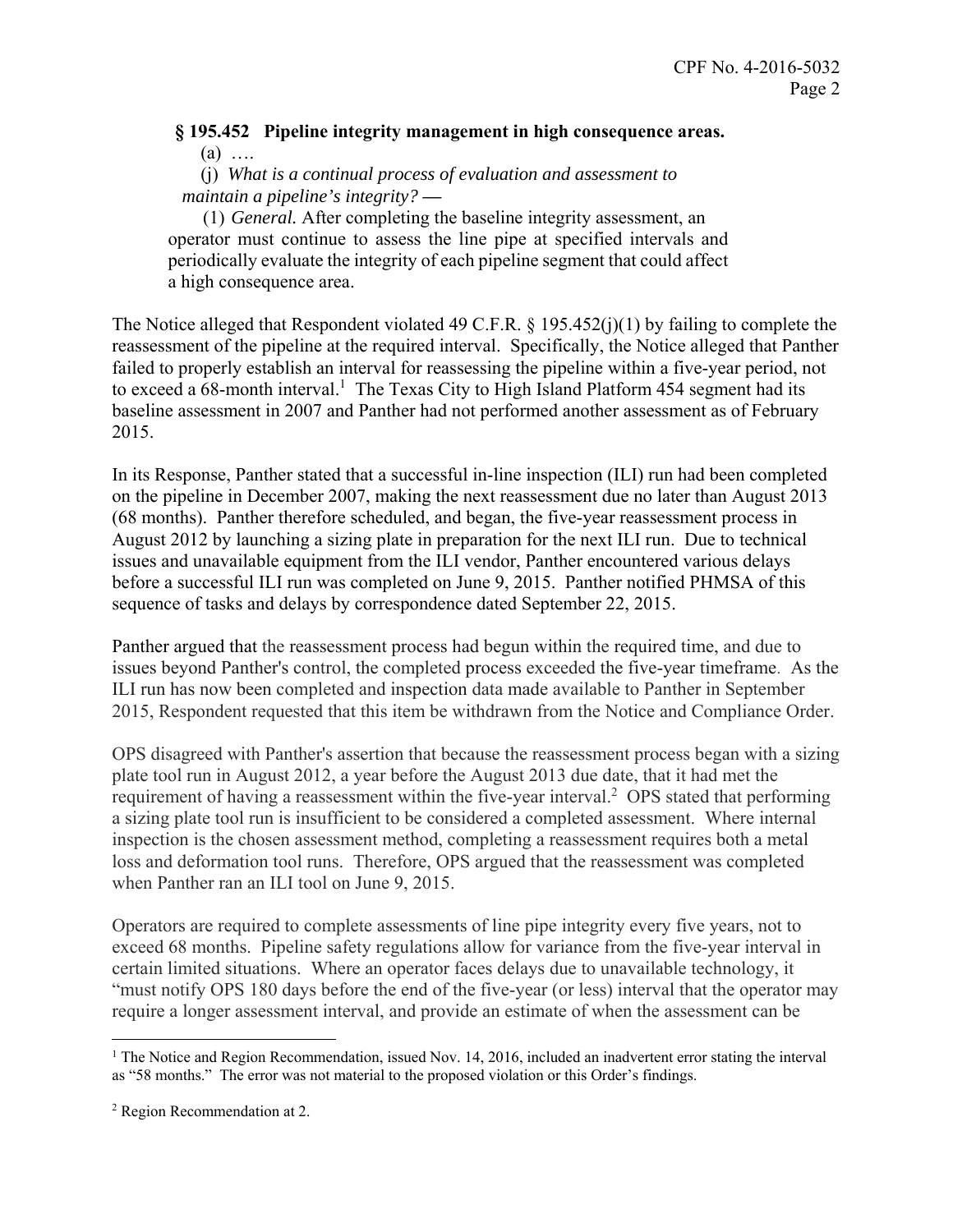completed."<sup>3</sup> The operator must "justify the reasons why it cannot comply with the required assessment period and must also demonstrate the actions it is taking to evaluate the integrity of the pipeline segment in the interim."<sup>4</sup> Pipeline integrity is one of the most important factors in ensuring the safety and reliability of a pipeline, and the intervals between assessments must be adhered to by operators.

In this case, Panther was aware that it faced "technical issues and unavailable equipment" in advance of the August 2013 deadline for completing its reassessment. Panther was required to inform "OPS 180 days before the end of the five-year (or less) interval that [it] may require a longer assessment interval," due to the technical issues and unavailable ILI equipment. It did not, however, inform PHMSA of these issues or the reason why it had missed the deadline until September 22, 2015, three months after completing the reassessment and 25 months after the August 2013 deadline. Accordingly, after considering all of the evidence, I find that Respondent violated 49 C.F.R. § 195.452(j)(1) by failing to complete the reassessment of the pipeline at the required interval.

# *Uncontested Items*

In its Response, Panther did not contest the allegations in the Notice associated with Items 2, 3, 5, 6, and 7 that it violated 49 C.F.R. Part 195, as follows:

**Item 2:** The Notice alleged that Respondent violated 49 C.F.R. § 195.404, which states in relevant part:

# **§ 195.404 Maps and records.**

(a) Each operator shall maintain current maps and records of its pipeline systems that include at least the following information:

- $(1)$ ...
- (3) The maximum operating pressure of each pipeline.
- (4) The diameter, grade, type, and nominal wall thickness of all pipe.

The Notice alleged that Respondent violated 49 C.F.R. § 195.404(a)(3)-(a)(4) by failing to maintain current records of its pipeline system to include the maximum operating pressure (MOP) and the diameter, grade, type, and nominal wall thickness of the pipe. Specifically, the Notice alleged that when asked during the inspection, Panther provided an MOP Calculation Form for the segment from the "platform 474 to their [sic] facility at Texas City, TX." When MOP calculation forms for other segments for Panther's system were requested, Respondent provided a table showing the MOP for its 33 other segments. Panther could not provide the actual MOP calculations along with other documentation to substantiate the MOP for each section of pipe. Furthermore, the table was not sufficient to demonstrate that the pipe's manufacturer specification records, pipe mill records, pipe yield strength, seam type, wall thickness, and diameter pipe specifications had been verified by Panther to calculate the MOP.

 $\overline{a}$ 

 $349$  C.F.R. § 195.452(j)(4)(ii).

 $449$  C.F.R. § 195.452(j)(4)(ii).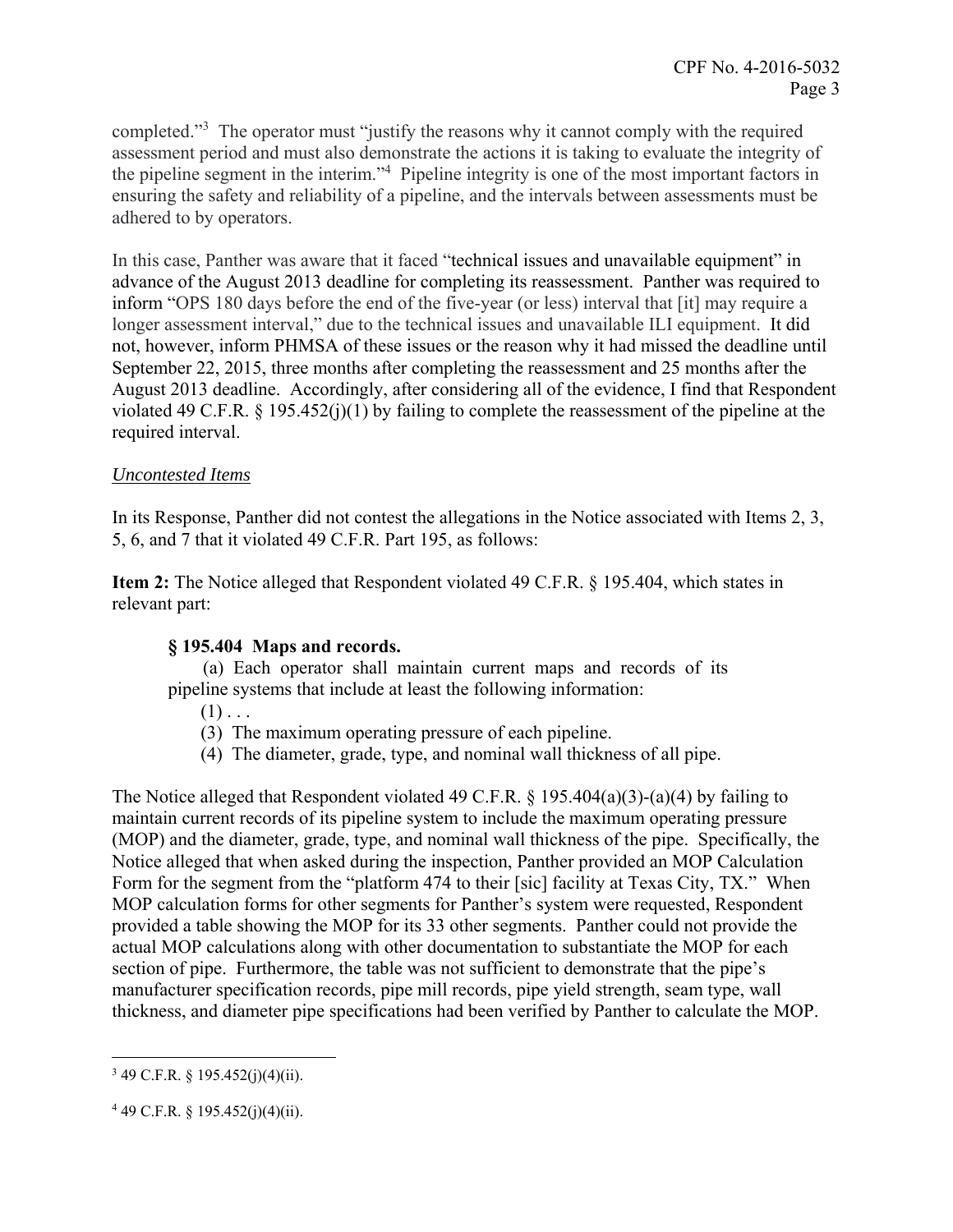Panther also provided transcribed records which could not be validated with original records of its High Island 474 to East Break 165 12-inch pipeline to verify the pipeline specifications. The pipeline was constructed in 1986 and no original or copies of the manufacturer specification records, pipe mill records, purchase requisitions, or as-built documentation indicating pipe yield strength, seam type, wall thickness and diameter were provided.

Respondent did not contest this allegation of violation. Accordingly, based upon a review of all of the evidence, I find that Respondent violated 49 C.F.R. § 195.404(a)(3)-(a)(4) by failing to maintain current records of its pipeline system to include the maximum operating pressure and the diameter, grade, type, and nominal wall thickness of the pipe.

**Item 3:** The Notice alleged that Respondent violated 49 C.F.R. § 195.452(j)(3), which states:

#### **§ 195.452 Pipeline integrity management in high consequence areas.**

- $(a) \ldots$
- (j) *What is a continual process of evaluation and assessment to maintain pipeline's integrity?* —
- $(1) \ldots$

(3) *Assessment intervals.* An operator must establish five-year intervals, not to exceed 68 months, for continually assessing the line pipe's integrity. An operator must base the assessment intervals on the risk the line pipe poses to the high consequence area to determine the priority for assessing the pipeline segments. An operator must establish the assessment intervals based on the factors specified in paragraph (e) of this section, the analysis of the results from the last integrity assessment, and the information analysis required by paragraph (g) of this section.

The Notice alleged that Respondent violated 49 C.F.R. § 195.452(j)(3) by failing to establish five-year intervals, not to exceed 68 months, for continually assessing the line pipe's integrity. Specifically, the Notice alleged that Panther failed to establish a five-year reassessment interval for continually assessing the line pipe's integrity on the Texas City to High Island Platform 454 segment. The baseline assessment on the high consequence area (HCA) segment was performed by the previous operator in December 2007. Panther acquired the pipeline after 2007 but failed to establish the reassessment interval. Panther did not conduct a reassessment on the aforementioned segment as of February 2015.

Respondent did not contest this allegation of violation. Accordingly, based upon a review of all of the evidence, I find that Respondent violated 49 C.F.R. § 195.452(j)(3) by failing to establish five-year intervals, not to exceed 68 months, for continually assessing the line pipe's integrity.

**Item 5:** The Notice alleged that Respondent violated 49 C.F.R. § 195.452, which states, in relevant part:

# **§ 195.452 Pipeline integrity management in high consequence areas.**

- (a) ….
- (f) *What are the elements of an integrity management program?* An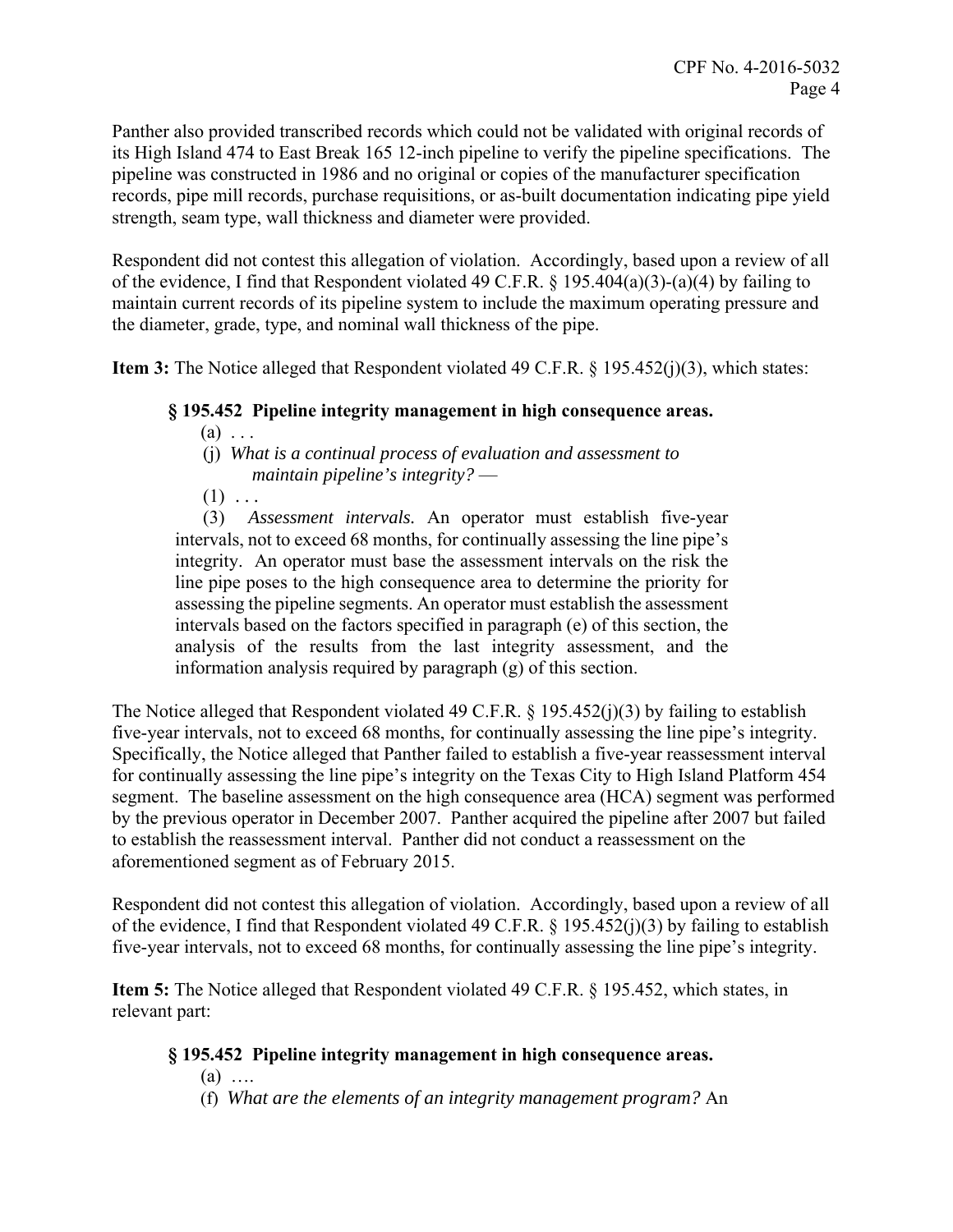integrity management program begins with the initial framework. An operator must continually change the program to reflect operating experience, conclusions drawn from results of the integrity assessments, and other maintenance and surveillance data, and evaluation of consequences of a failure on the high consequence area. An operator must include, at minimum, each of the following elements in its written integrity management program:

 $(1) \ldots$ 

 (3) An analysis that integrates all available information about the integrity of the entire pipeline and the consequences of a failure (see paragraph  $(g)$  of this section);  $\dots$ 

and

(g) *What is an information analysis?* In periodically evaluating the integrity of each pipeline segment (paragraph (j) of this section), an operator

must analyze all available information about the integrity of the entire pipeline and the consequences of a failure. This information includes:

(1) Information critical to determining the potential for, and preventing, damage due to excavation, including current and planned damage prevention activities, and development or planned development along the pipeline segment;

(2) Data gathered through the integrity assessment required under this section;

(3) Data gathered in conjunction with other inspections, tests,

surveillance and patrols required by this Part, including, corrosion control monitoring and cathodic protection surveys; and

(4) Information about how a failure would affect the high consequence area, such as location of the water intake.

The Notice alleged that Respondent violated 49 C.F.R. § 195.452(f)(3) by failing to perform an analysis that integrated all available information about the integrity of its entire pipeline and the consequences of a failure, as required by  $\S$  195.452(f)(3) and 195.452(g). Specifically, the Notice alleged that Panther failed to perform an analysis that integrated all available information about the integrity of its entire pipeline and the consequences of a failure as required by §§ 195.452(f)(3) and 195.452(g), including its Texas City facility, valves, and other appurtenances connected to line pipe. Panther's Mechanical Integrity Program, Section 2.3.7 states: "A formalized risk assessment will be conducted on all applicable transmission pipelines." Panther could not produce evidence to show a risk assessment was ever performed and executed since taking over operation of the pipeline.

Respondent did not contest this allegation of violation. Accordingly, based upon a review of all of the evidence, I find that Respondent violated 49 C.F.R. § 195.452(f)(3) by failing to perform an analysis that integrated all available information about the integrity of its entire pipeline and the consequences of a failure, as required by  $\S$ § 195.452(f)(3) and 195.452(g).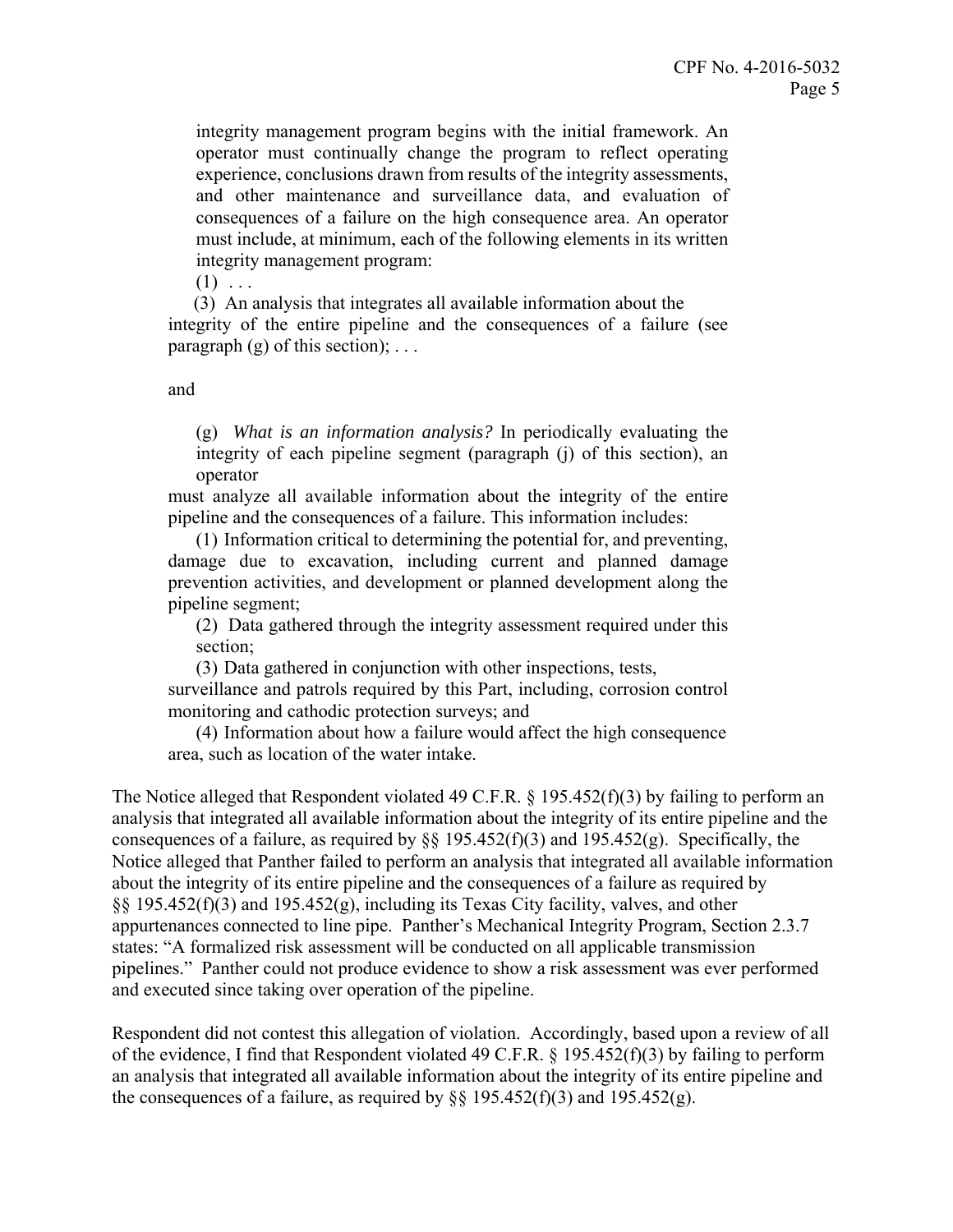**Item 6:** The Notice alleged that Respondent violated 49 C.F.R. § 195.452, which states, in relevant part:

#### **§ 195.452 Pipeline integrity management in high consequence areas.**

 $(a)$  ...

(e) *What are the risk factors for establishing an assessment schedule (for both the baseline and continual integrity assessments)?* (1) An operator must establish an integrity assessment schedule that prioritizes pipeline segments for assessment (see paragraphs  $(d)(1)$  and  $(i)(3)$  of this section). An operator must base the assessment schedule on all risk factors that reflect the risk conditions on the pipeline segment. The factors an operator must consider include, but are not limited to:

 (i) Results of the previous integrity assessment, defect type and size that the assessment method can detect, and defect growth rate;

 (ii) Pipe size, material, manufacturing information, coating type and condition, and seam type;

(iii) Leak history, repair history and cathodic protection history;

(iv) Product transported;

(v) Operating stress level;

(vi) Existing or projected activities in the area;

 (vii) Local environmental factors that could affect the pipeline (e.g., corrosivity of soil, subsidence, climatic);

(viii) geo-technical hazards; and

 (ix) Physical support of the segment such as by a cable suspension bridge.

 (f) *What are the elements of an integrity management program?* An integrity management program begins with the initial framework. An operator must continually change the program to reflect operating experience, conclusions drawn from results of the integrity assessments, and other maintenance and surveillance data, and evaluation of consequences of a failure on the high consequence area. An operator must include, at minimum, each of the following elements in its written integrity management program:

 $(1)$  ...

(5) A continual process of assessment and evaluation to maintain a pipeline's integrity (see paragraph  $(i)$  of this section); ...

and

(j) *What is a continual process of evaluation and assessment to maintain pipeline's integrity?* — (1) *General.* After completing the baseline integrity assessment, an operator must continue to assess the line pipe at specified intervals and periodically evaluate the integrity of each pipeline segment that could affect a high consequence area.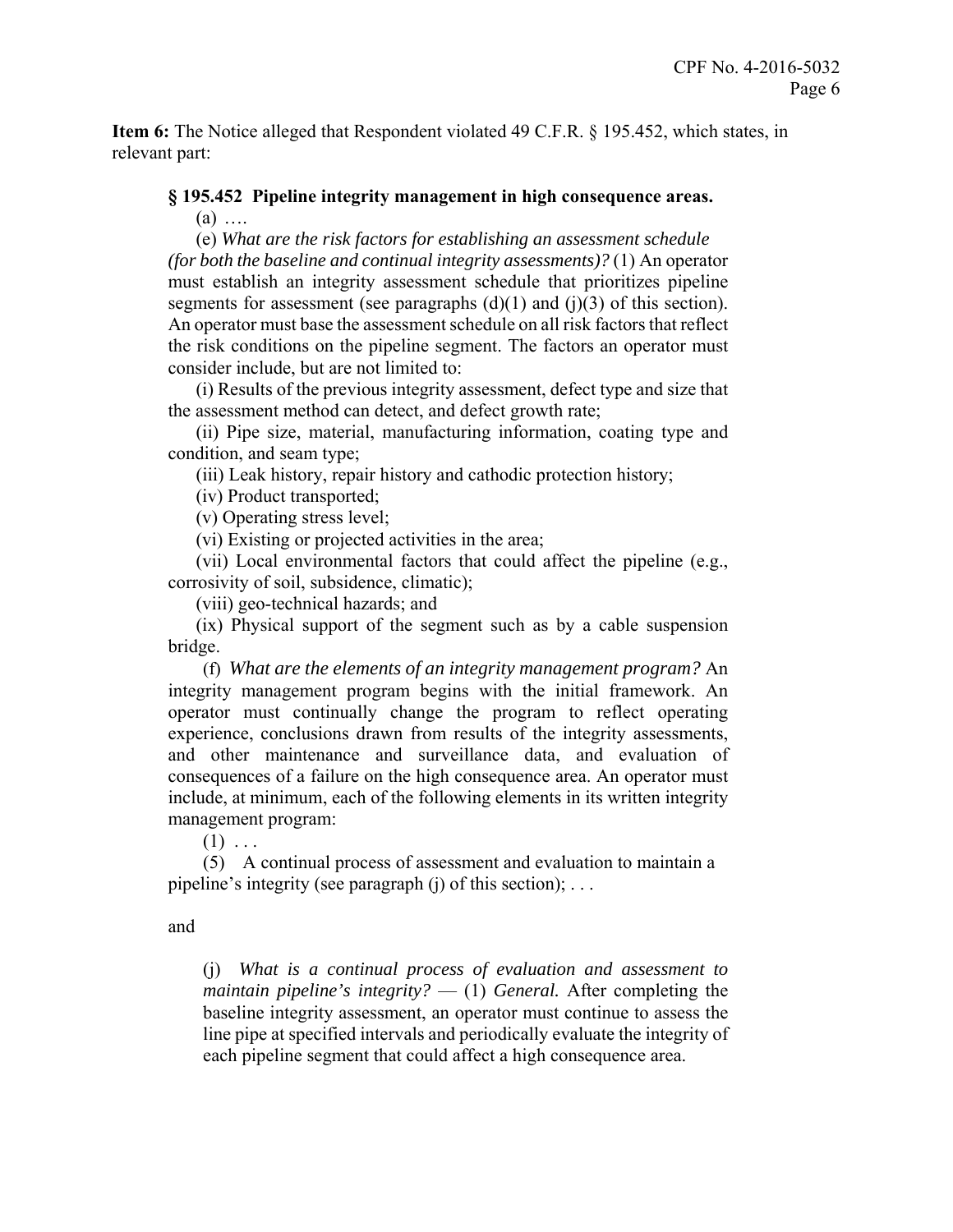The Notice alleged that Respondent violated 49 C.F.R. § 195.452(f)(5) by failing to develop a continual process of assessment and evaluation to maintain the pipeline's integrity, as required by §§ 195.452(f)(5) and 195.452(j). Specifically, the Notice alleged that Panther could not produce evidence to show a continual process of assessment and evaluation was ever performed and executed since taking over operation of the pipeline. Panther could not produce evidence to show the frequency of evaluation and assessment intervals were based on risk factors specific to its pipeline including the factors specified in § 195.452(e).

Respondent did not contest this allegation of violation. Accordingly, based upon a review of all of the evidence, I find that Respondent violated 49 C.F.R. § 195.452(f)(5) by failing to develop a continual process of assessment and evaluation to maintain the pipeline's integrity, as required by § 195.452(f)(5) and 195.452(j).

**Item 7:** The Notice alleged that Respondent violated 49 C.F.R. § 195.452, which states in relevant part:

#### **§ 195.452 Pipeline integrity management in high consequence areas.**

 $(a)$  …

(f) *What are the elements of an integrity management program?* An integrity management program begins with the initial framework. An operator must continually change the program to reflect operating experience, conclusions drawn from results of the integrity assessments, and other maintenance and surveillance data, and evaluation of consequences of a failure on the high consequence area. An operator must include, at minimum, each of the following elements in its written integrity management program:

 $(1) \ldots$ 

(6) Identification of preventive and mitigative measures to protect the high consequence area (see paragraph  $(i)$  of this section); ...

and

(i) *What preventive and mitigative measures must an operator take to protect the high consequence area?* — (1) *General requirements.* An operator must take measures to prevent and mitigate the consequences of a pipeline failure that could affect a high consequence area. These measures include conducting a risk analysis of the pipeline segment to identify additional actions to enhance public safety or environmental protection. Such actions may include, but are not limited to, implementing damage prevention best practices, better monitoring of cathodic protection where corrosion is a concern, establishing shorter inspection intervals, installing EFRDs on the pipeline segment, modifying the systems that monitor pressure and detect leaks, providing additional training to personnel on response procedures, conducting drills with local emergency responders and adopting other management controls.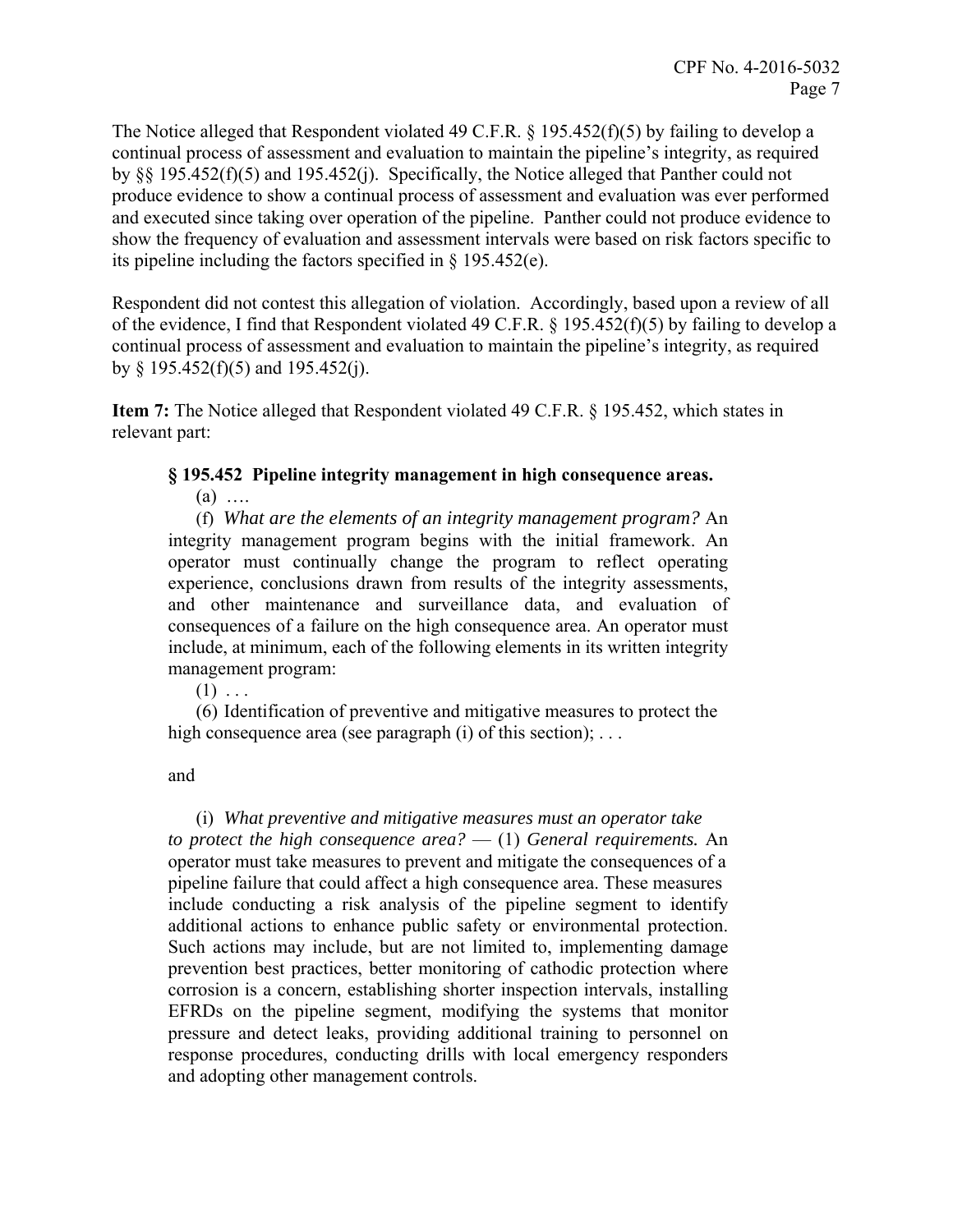The Notice alleged that Respondent violated 49 C.F.R. § 195.452(f)(6) by failing to identify preventive or mitigative measures to protect the high consequence area as a part of its integrity management program. Specifically, the Notice alleged that Panther failed to conduct a proper risk analysis of the pipeline segment to identify additional actions to enhance public safety or environmental protection. Its documentation demonstrated a lack of proper risk analysis to identify the need for additional preventive and mitigative measures to protect HCAs.

Respondent did not contest this allegation of violation. Accordingly, based upon a review of all of the evidence, I find that Respondent violated 49 C.F.R. § 195.452(f)(6) by failing to identify preventive or mitigative measures to protect the high consequence area as a part of its integrity management program.

These findings of violation will be considered prior offenses in any subsequent enforcement action taken against Respondent.

# **COMPLIANCE ORDER**

The Notice proposed a compliance order with respect to **Items 2, 3, 4, 5, 6, and 7** for violations of 49 C.F.R. §§ 195.404(a), 195.452(j)(3), 195.452(j)(1), 195.452(f)(3), 195.452(f)(5), and 195.452(f)(6), respectively. Under 49 U.S.C.  $\S$  60118(a), each person who engages in the transportation of hazardous liquids or who owns or operates a pipeline facility is required to comply with the applicable safety standards established under chapter 601.

The Director has indicated that Respondent has taken the following actions to address one of the cited violations: Panther has completed the reassessment as required by Paragraph 3 of the Proposed Compliance Order and submitted a notification to PHMSA.

Accordingly, I find that compliance has been achieved with respect to this violation. Therefore, the compliance terms proposed in the Notice for **Item 4** (Paragraph 3 of the Proposed Compliance Order) is not included in this Order.

As for the remaining compliance terms, pursuant to the authority of 49 U.S.C. § 60118(b) and 49 C.F.R. § 190.217, Respondent is ordered to take the following actions to ensure compliance with the pipeline safety regulations applicable to its operations:

- 1. With respect to the violation of § 195.404(a) (**Item 2**), Respondent must locate or acquire the records from the previous owner or if that is not an option Panther must develop a plan to replicate the necessary information such that is can be used to determine MOP and other integrity evaluations. Panther must:
	- a. Verify flange and pipe fittings on pipeline system at the platform and onshore facilities to commensurate with the MOP.
	- b. Verify pipe wall thickness of the piping on the platform and at the onshore facility by measuring the thickness at quarter points around the pipe.
	- c. Degrade pipeline yield strength to 24,000 psi or verify pipeline yield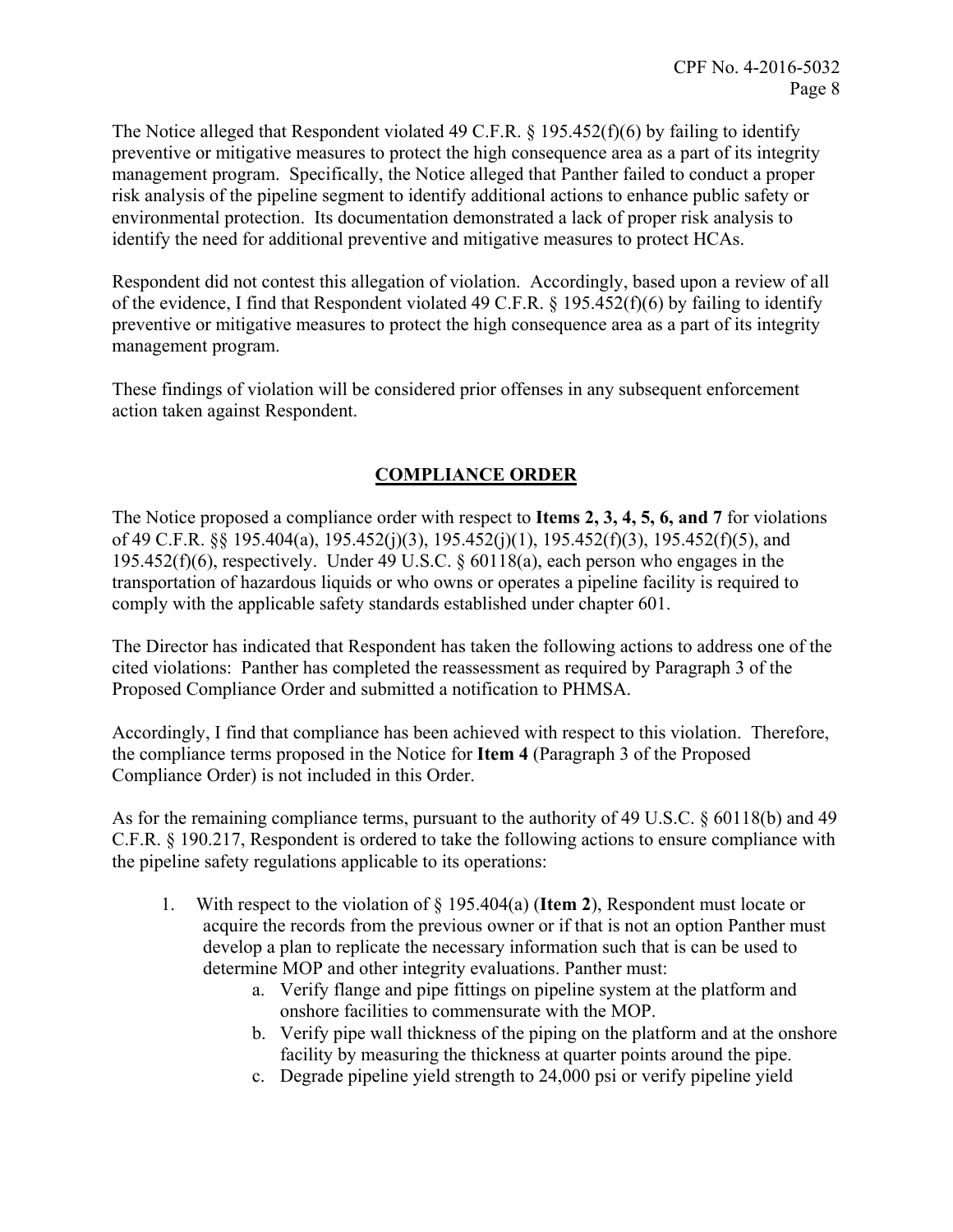strength by performing all of the tensile tests of API Specification 5L on randomly selected specimens with the following number of tests:

| <b>Pipe Size</b>                                   | <b>No. of Tests</b>           |
|----------------------------------------------------|-------------------------------|
| Less than $6\frac{5}{8}$ in $(168 \text{ mm})$     | One test for each 200 lengths |
| nominal outside diameter                           |                               |
| 6 5/8 in through 12 3/4 in (168)                   | One test for each 100 lengths |
| mm through 324 mm)                                 |                               |
| Larger than $12 \frac{3}{4}$ in $(324 \text{ mm})$ | One test for each 50 lengths  |
| nominal outside diameter.                          |                               |

- 2. With respect to the violation of § 195.452(j)(3) (**Item 3**), Respondent must gather the appropriate information and establish the assessment interval for its pipelines.
- 3. With respect to the violation of § 195.452(f)(3) (**Item 5**), Respondent must review its Integrity Management Plan (IMP) and develop the process it will utilize to analyze and integrate all available information. Panther must also perform the required data analysis and integration.
- 4. With respect to the violation of § 195.452(f)(5) (**Item 6**), Respondent must develop a continual process of assessment and evaluation to be included as part of its IMP. Panther must also perform the required continual assessment and evaluation.
- 5. With respect to the violation of § 195.452(f)(6) (**Item 7**), Respondent must perform and fully document preventative and mitigative measure reviews and document what preventative and mitigative measures were considered, adopted or not adopted and document application of a risk-based decision-making process for leak detection enhancements.
- 6. Panther shall provide documentation of completing the above items within 60 days after receipt of the Final Order.

It is requested (not mandated) that Panther maintain documentation of the safety improvement costs associated with fulfilling this Compliance Order and submit the total to R. M. Seeley, Director, Southwest Region, Pipeline and Hazardous Materials Safety Administration. It is requested that these costs be reported in two categories: 1) total cost associated with preparation/revision of plans, procedures, studies and analyses, and 2) total cost associated with replacements, additions and other changes to pipeline infrastructure.

The Director may grant an extension of time to comply with any of the required items upon a written request timely submitted by the Respondent and demonstrating good cause for an extension.

Failure to comply with this Order may result in administrative assessment of civil penalties not to exceed \$200,000 for each violation for each day the violation continues or in referral to the